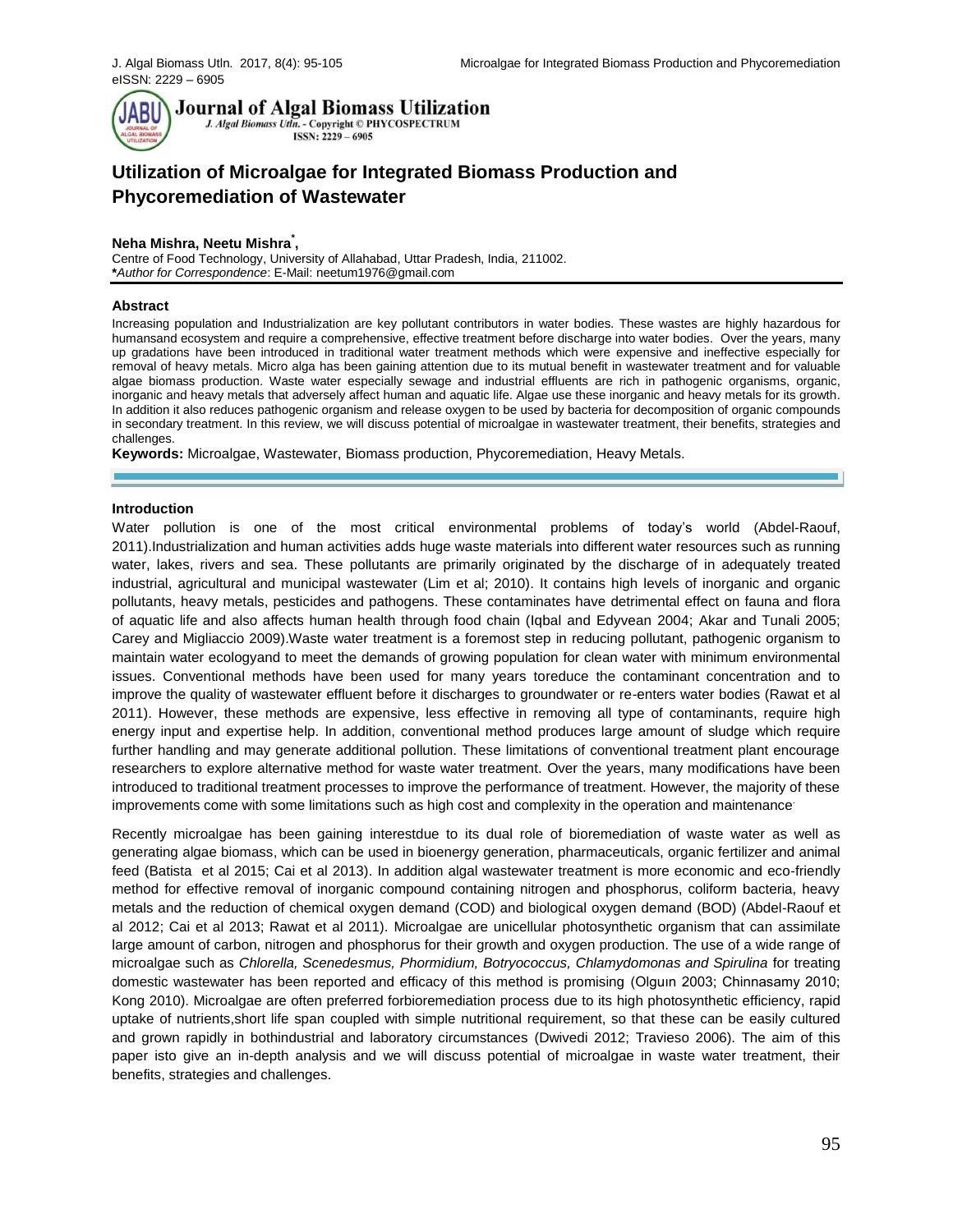#### **Conventional wastewater treatment**

Untreated wastewater generally contains high levels of organic material, numerous pathogenic microorganisms, as well as inorganic nutrients and toxic compounds. Unreleased of these waste water in water bodies causes eutrophication and disposal of solid wastes in sanitary landfills is usually associated with soil, surface water and groundwater contamination, thus entails environmental and health hazards. Wastewater treatment is a process, where contaminants are removed from waste water to produce waste stream or solid waste suitable for discharge or reuse. Physical, chemical and biological methods are used to remove contaminants from wastewater. In order to achieve different levels of contaminant removal, individual wastewater treatment procedures are combined into a variety of systems, classified as primary, secondary, and tertiary wastewater treatment (Maier 2000). Conventional waste water treatmentis simple and commonly used method.It consist set of chambers in a series such that influentcan pass from one to other successively to upgrade the quality of water. It follows-Primary treatment, Secondary treatment and Tertiary treatment, shown in figure 1.



**Figure 1- Conventional waste water treatment plant (**Shelef&Sukenik 1984)

#### *Primary treatment*

The aim of primary treatment is to remove suspended and floatable material from wastewaterto produce homogenous suspension (Spellman 2000).Large, coarse, heavy inorganic and organic solids get removed passing through the screen and grit chamber (Kawamura, 2000).The screen chamber consists of bar screen of different shape and sizes that filter out different type of large objects from water. Effluent of screen chamber enter grit chamber to settle and remove sand, grit and stones to the bottom of the channel which is then allowedto pass slowly through alarge tank called primary sedimentation tanks or primary clarifiers (Qasim, 1998). In this large tank sludge settles in the bottom and floating material such as grease, oils rise to the surface and skims off. Primary treatment removes 50-65% of suspended solids and reduces 30–40 % of biochemical oxygen demand (BOD).

#### *Secondary treatment*

Primary effluents from primary sedimentation tank moved for secondary treatment. The aim of secondary treatment is to remove biodegradable organics matters and suspended solids through biological decomposition. Bacteria decompose the fine organic matter to produce clear effluents. They require supply of oxygen, which adds further cost to the treatment process. After biological treatment water is pumped to secondary sedimentation tank where secondary clarifiers operate in similar manner as in primary treatment.In secondary clarifier's leftover solids and the microorganism sink to the bottom and removed separately. The effluent from the secondary biological treatment usually contains a little BOD (5 to 10% of the original).

## *Tertiary treatment*

Tertiary treatment is an advance treatment that involves the removal of inorganic nutrients (nitrogen, phosphorus), fine suspended particles, refractory organics, heavy metals and disease-causing pathogenic micro-organisms (Prabu, et al 2011). Tertiary treatment is generally carried out for collecting water from water bodies for re-use in industrial, agricultural and human personnel uses. In conventional method, tertiary treatment accomplished via chemical process involves chemical coagulation, flocculation, exchange, reverse osmosis and sedimentation followed by filtration and chlorination (Topare al 2011).

#### **Microalgae wastewater treatment systems**

The ultimate goal of wastewater management is the protection of the environment in a manner commensurate with public health and socio-economic concerns. For the effective treatment of wastewater, controlled growth of algae is in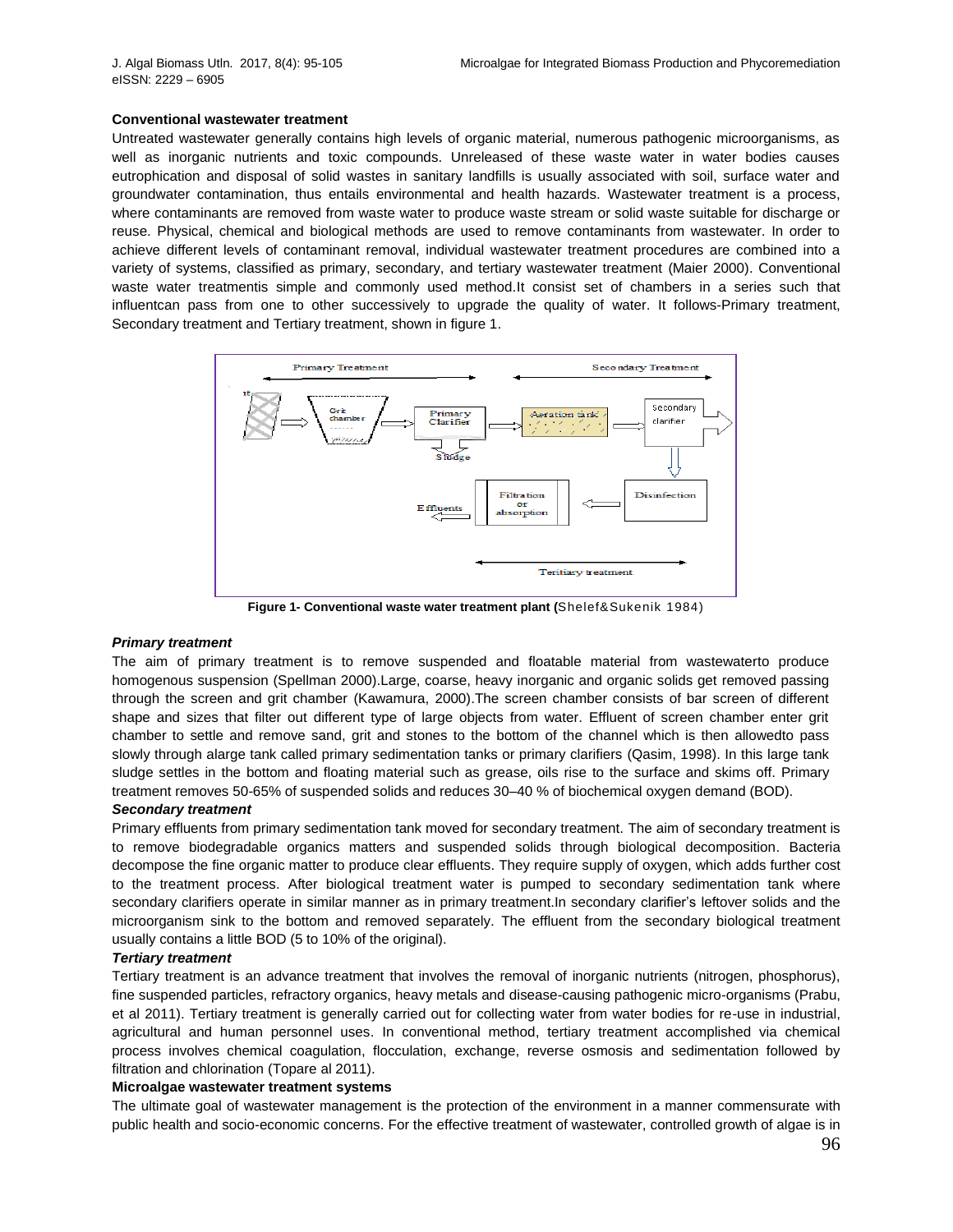practice globally. Microalgae based treatment system is as effective as conventional treatment system with several advantages shown in table 1. It involves less sludge formation, requires low energy and reduces the release of green house gasses (CO<sub>2</sub>) from treatment plant. In addition it is considered more economical as in remove wastes at low cost and produces valuable biomass which can be used as fertilizer, as animal feed and for bio energy production (Mata et al;2010., Rawat et al; 2011). The microalgae system can treat various types of wastewater like, domestic, sewage and industrial and reduce the excess nutrients (Nitrogen, phosphate), heavy metals and pathogenic organisms.



**Figure 2: Advance integrated algal waste water treatment [\(www.thepoultrysite.com\)](http://www.thepoultrysite.com/)**

| Algal based wastewater treatment            | <b>Conventional Method</b>                      |  |
|---------------------------------------------|-------------------------------------------------|--|
| Low operating cost                          | Expensive method                                |  |
|                                             | Large amount of toxic sludge is formed that     |  |
| Very low biological and chemical sludge     | may cause other types of pollution              |  |
| formed                                      |                                                 |  |
| Possible to recover valuable metals         | Not possible to recover metals                  |  |
| Microbial biomasses have various industrial | Could not be used for any other purposes        |  |
| applications.                               |                                                 |  |
| More efficient method especially to remove  | Less efficient to remove heavy metals           |  |
| heavy metals.                               |                                                 |  |
| Reduces the release of green house gases    | Releases green house gases like CO <sub>2</sub> |  |

Oswald (1990) proposed Advanced Integrated Waste Water System to achieve comprehensive waste water treatment and to minimize the drawback of conventional treatment (Figure 2). In comparison to conventional ponds it is more economical, ecofriendly, less sludge formation coupled with resource recovering and recycling (Graham et al 2009; Bayramoglu 2006). Depending on the objective to be achieved it may serve in primary treatment, secondary treatment, in tertiary treatment. It may be used solely or in combination of conventional treatment. These ponds consist of at least four basic ponds including a facultative pond, a high rate algal pond, an algae settling pond, and finally a maturation pond.

#### *Facultative stabilization Pond*

It is a pond of relative depth nearly1-3m, in which different kinds of organisms work together to uptake pollutants. Raw sewage enter to this pond in low velocities facilitate settling of solids at the bottom, where anaerobic bacteria act on solid sewage and release biogas like CO2. Aerobic bacteria function near the surface, breakdown the pollutants into simple compounds then assimilate them and use them as nutrients source for their cell growth. Main characteristic of this pond arelong detention time and no mixing required. Stabilization ponds are widely used because they are simple in design, operation and economic. However, stabilization ponds have the disadvantage of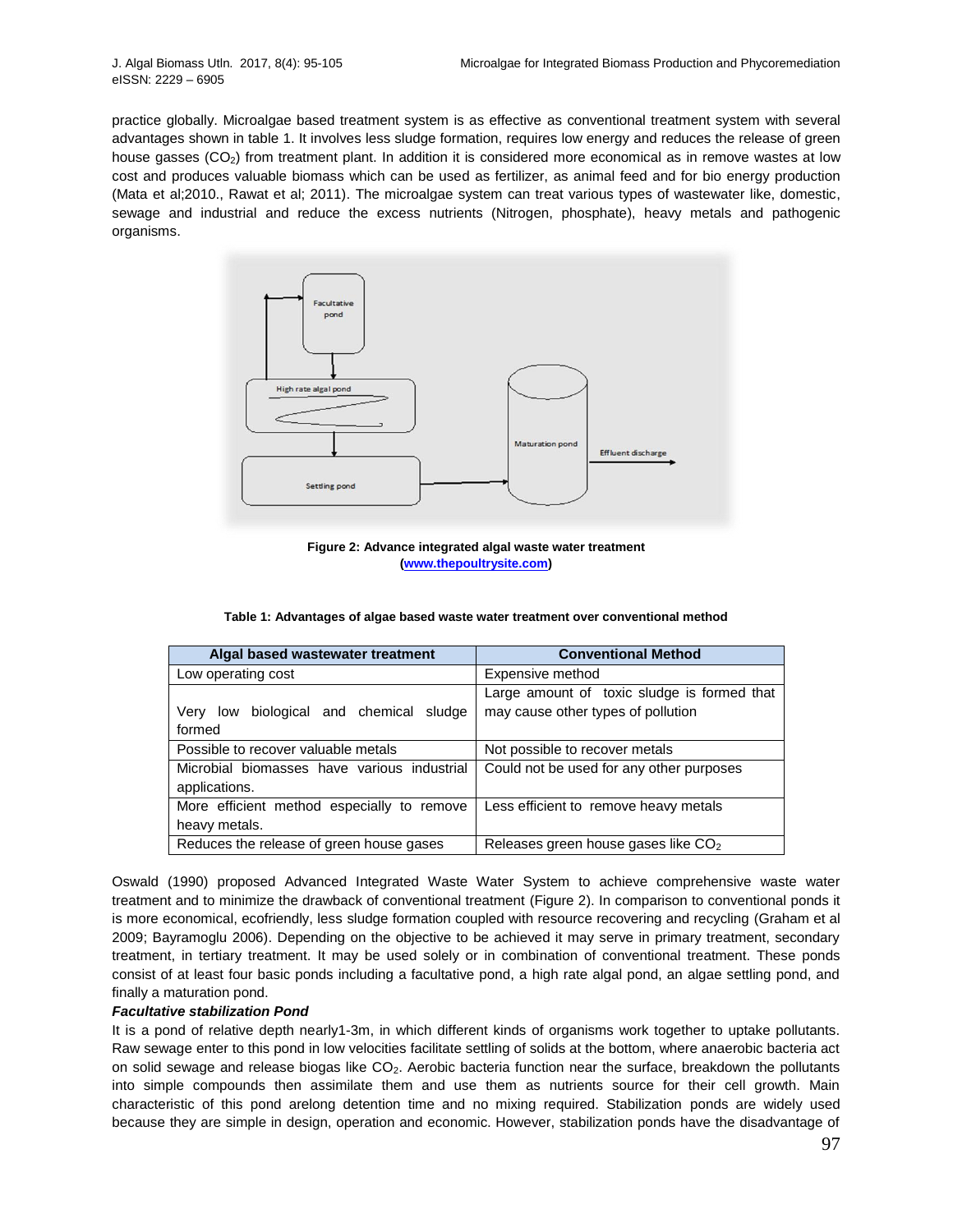having high levels of total suspended solids in the effluent (Bich 1999; Craggs et al, 2014).A properly designed facultative pond could remove almost 100 % suspended solids and 60–70 % of the biochemical oxygen demand (BOD) from the influent wastewater (Davies-Colley, 2005). Effluent from this pond requires further treatments and microalgae.



**Figure 3: Symbiotic relationship of microalgae and bacteria in wastewater treatment** (www.thepoultrysite.com)

#### *High rate algae ponds (HRAPs)*

It is a second pond of this system characterized by shallower depth of 30-50cm, shorter retention time. In this pond, heterotrophic bacteria and photosynthetic algae work together in the pond to purify wastewater. Shallow ponds provide better light for photosynthesis of algae and thereby maximize their growth (Davies-Colley, 2005). During photosynthesis algae release oxygen which is utilized by aerobic bacteria for oxidation of organic compounds. Oxygen released by algal photosynthesis is utilized by aerobic bacteria to remove theremaining BOD in the wastewater (Figure 3). In addition, algal photosynthesis increases pH above 9–10, helps in killing most of pathogenic bacteria. Advantage of HRAPs over facultative pond is that it helps to remove odor and pathogenic organism efficiently. In addition high productivity of algae is achieved in these ponds with sufficient removal of nutrients at a shorter retention time. The release of free oxygen is of major significance in phycoremediation of wastewater as using microalgae in the treatment process decreases the need for the mechanical aeration in secondary treatment (Munoz and Guieysse 2006; Guieysse et al 2011). Mechanical aeration is one of the costly processes in wastewater treatment. It can account for 50% of the total treatment cost (Metcalf et al 2003). Thus, using microalgae in the treatment process can provide an environment friendly aeration method. Also using microalgae in wastewater treatment can significantly contribute in reducing  $CO<sub>2</sub>$  emissions (green house gas) from wastewater treatment plants.

## *Algae Settling Pond*

The effluent from HRAP entered to settling ponds. In this pond, algae are allowed to settle in the bottom of pond, thereby clarified effluent is achieved. Settled algae are rich in nutrients and can be utilized for further applications (Ramadan & Ponce, 2003). The effluents from algal settling ponds are low in BOD and nutrients. Some time advanced harvesting processes might be necessary to achieve complete algae removal from the effluent. If AIWPS's are designed properly to enhance disinfection, chlorination should not be necessary (Ramadan and Ponce, 2003).

#### *Maturation Pond*

It is the last pond of this system where effluents from the settling pond are stored for additional 10–15 days in maturation pond (Green et al 1995). The aim of this pond is to achieve enhanced levels of disinfection. In addition, it could also be utilized as storage pond for irrigation applications and a habitat for aquatic life.

#### **Phycoremediation**

The term phycoremediation was introduced by John (2000) to refer the use of macro-algae or micro-algae for the removal or biotransformation of pollutants, including nutrients and xenobiotics from wastewater and  $CO<sub>2</sub>$  from waste air (Moreno-Garrido 2008; Mulbry et al 2008; Olguın 2003). Extensive work has been conducted to explore the feasibility of using microalgae for wastewater treatment, especially for the removal of nitrogen and phosphorus, several heavy metals from effluents (Mallick 2002; Aslan 2006; Hameed 2007; Hernandez et al 2007; Lebeau and Robert 2003). Number of researchers investigated microalgae utilizes low quality water effluents such as municipal/industrial/ agricultural as feed for growth of their biomass (Grönlund & Fröling 2014; Carlsson et al 2007).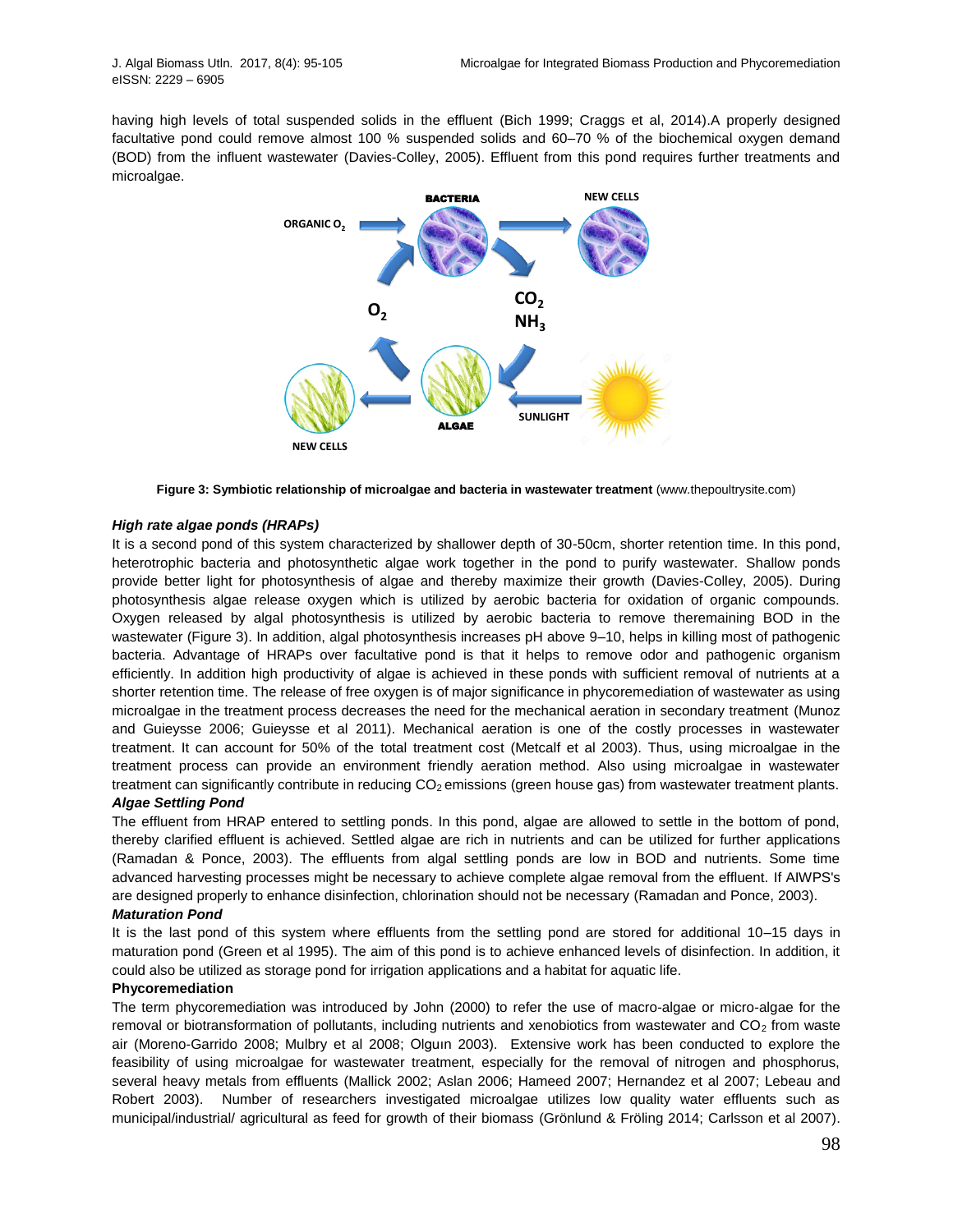Thereby cultivation of microalgae in wastewater meets both the objective of nutrient removal and production of algal biomass which has many industrial applications (Han et al 2007; Rawat et al, 2011).

## *Phycoremediation of Inorganic Nutrients (N,P)*

The capability of microalgae to degrade hazardous organic pollutants is well known. Table 2 illustrated many microalgae species have been already successfully used for the removal of inorganic nutrients from different source of waste water such asdomestic, municipal and industrial wastewaters.

| <b>Waste water</b>                        | Microalgae strain                    | P    | N    | <b>References</b>         |
|-------------------------------------------|--------------------------------------|------|------|---------------------------|
| Domestic<br>wastewater                    | Mixed algae growth                   | 99%  | 90%  | Metcalf et al 2003        |
| Domestic<br>wastewater                    | Botryococcusbraunii                  | 100% | 79%  | Nurdogan & Oswald<br>1996 |
| Wastewater<br>textile<br>from<br>industry | Chlorella<br>vulgaris                | 33%  | 45%  | Sydney et al 2011         |
| Synthetic<br>wastewater                   | Chlorella<br>vulgaris                | 96%  | 97%  | Peng et al 2010           |
| Primary<br>wastewater                     | Haematococcus<br>pluvialis           | 100% | 100% | Kang et al 2006           |
| Soybean<br>processing<br>wastewater       | Chlorella<br>pyrenoidosa             | 70%  | 89%  | Kang et al 2006           |
| Primary<br>and<br>secondary<br>wastewater | Desmodesmus<br>communis              | 99%  | 99%  | Hongyang et al2011        |
| Urban<br>waste<br>water                   | Chlorellasp.andChla<br>mydomonas sp. | 100% | 84%  | Samorì et al2014          |

#### **Table 2: Microalgae in removing nutrients from different waste water sources**

Microalgae is an unicellular photosynthetic organism, utilizes inorganic nutrients such as N, P and CO<sub>2</sub> from the environment to synthesize organic compound for the biomass growth and produce  $O<sub>2</sub>$  as a byproduct according to the following overall stoichiometric formula for photosynthesis:

 $6 H_2O + 6 CO_2 + light \rightarrow C_6 H_{12}O_6 + 6 O_2$ 

Secondary effluents are rich inorganic nutrients (nitrogen, phosphorus) that can result to eutrophication and formation of dead zones in water bodies. Microalgae assimilate different forms of inorganic nitrogen (such as nitrites, nitrates, ammonia) from waste water and convert them into organic nitrogen sources required for protein, DNA,RNA and cell synthesis (Conley 2009). Microalgae prefer ammonia and after depletion of ammonia it assimilates nitrate than nitrite,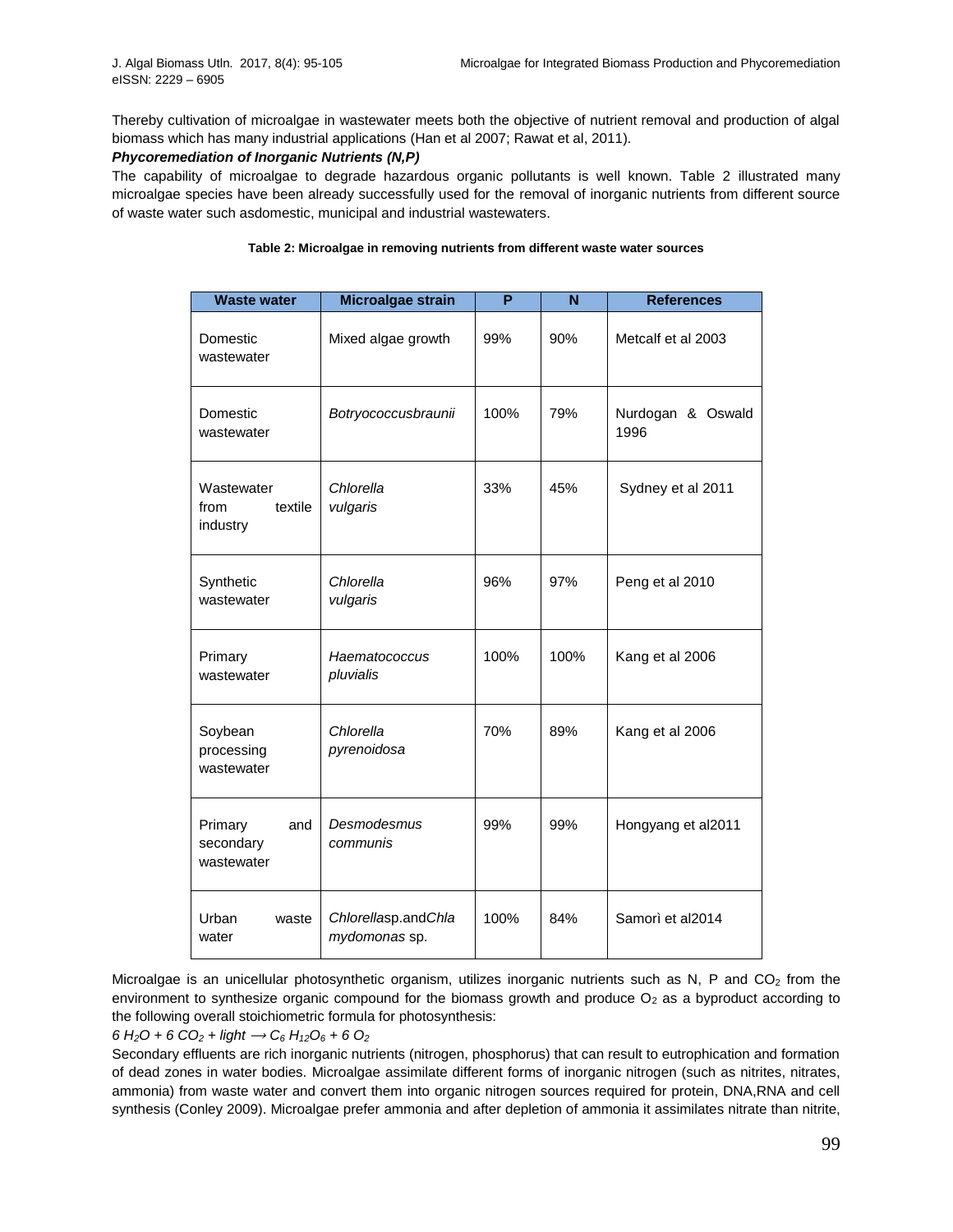depending on their availability in wastewater. All forms of inorganic nitrogen species are reduced to ammonium inside the cell by their enzymatic systemas ammonium easily gets converted into glutamine without any redox reaction and thus utilizes less cellular energy (Flynn et al 1997). Phosphorus (P) is the second essential nutrient for microalgae, which isutilizedfor the synthesis of various compounds such as ADP, ATP, nucleic acids, phospholipids and protein (Conley et al 2009). Different forms of phosphorus mainly orthophosphate are accumulated in wastewater due to different human activities particularly through phosphorus containing fertilizers. Microalgae have a ability to absorb excess phosphorus and stores it as granules of polyphosphate in the cell for future utilization.

### *Phycoremediation of pathogenic organisms*

Wastewater contains a wide range of pathogens such as viruses, bacteria, parasite and protozoa which can cause various diseases such as cholera, gastroenteritis, typhoid fever, dysentery, and hepatitis (Rasoul-Amini 2014). Several studies have showed that microalgae have high efficiency in removing pathogens and increase the mortality of coliform bacteria through direct and indirect means (García and Bécares 1997).Several mechanisms have been proposed to explain the disinfection ability of microalgae which includes: increase in pH of waste water,making unfavorable condition for pathogen growth, secretion of antibacterial substances,production of toxic extracellular compounds by certain species of algae, depletion of nutrients and organic matter in wastewater, essential for the growth of pathogens.

## *Phycoremediation of Heavy Metal*

Heavy metals are toxic in nature and causes serious threat to the human being and flora and fauna of receiving water bodies (Nageswara and Prabhakara, 2011).Once the metal releases into the water bodies, they persistthere and get accumulated in biological system over the time (Zahira, 2005). They are carcinogenic in nature and have detrimental effect on aquatic organisms and ultimately human being, as they get concentrated through food chain. Most of the heavy metal salts are soluble in water, form aqueous solutions (Zahira et al 2005). Therefore difficult to separate by ordinary physical means of separation. Conventional methods used for the removal of heavy metal ions include chemical precipitation, floatation, adsorption, ion exchange, membrane filtration, chemical oxidation/reduction and electrochemical processes. However, these techniques have some limitations, such as expensive, ineffective removal of metal ions, high energy demands, and the generation of toxic sludge which requires additional elimination stages (Ahalya et al. 2003, Manikandan et al 2011).Now there is need for economical, effective and safe methods for removing heavy metals from waste waters. In this endeavor,

Microalgae emerged as an alternative technique over traditional methods (Aksu 2002). It is one of the most prominent eco-friendly method for removal of heavy metals from industrial effluents like mining, metals plating, paint industry. Metal removal capacities of microalgae have been recognized in previous studies as highlighted in Table 3. Both live and dead cells can be successfully used for the removal of heavy metals from waste water. Metals removal capacity of microalgae varies from species to species depending on its cell wall composition. The presence of various negatively charged functional groups such as carboxyl, carbonyl, amino, amido, hydroxyl, sulfhydryl, sulphonate and phosphorus, etc. on algal cell wall exhibits chemical affinity to positively charged metal ions and facilitate surface binding via chelation, adsorption, coordination, ion exchange and microprecipitation etc(Kajan 1992).

| <b>Algal species</b>                        | <b>Targeted Metals</b>                           | <b>References</b>    |
|---------------------------------------------|--------------------------------------------------|----------------------|
| Chlorella vulgaris                          | Copper, nickel                                   | Fourest&Volesky 1997 |
| Chlorella<br>vulgaris;<br>Scenedesmusacutus | Cadmium,<br>chromium.<br>zinc                    | Mehta et al 2001     |
| Stichococcusbacillaris                      | Lead                                             | Travieso et al 1999  |
| Spirogyra hyaline                           | Cadmium,<br>Mercury,<br>Lead, Arsenic and Cobalt | Mahan et al 1992     |

#### **Table 3: Biosorption of heavy metals by microalgae**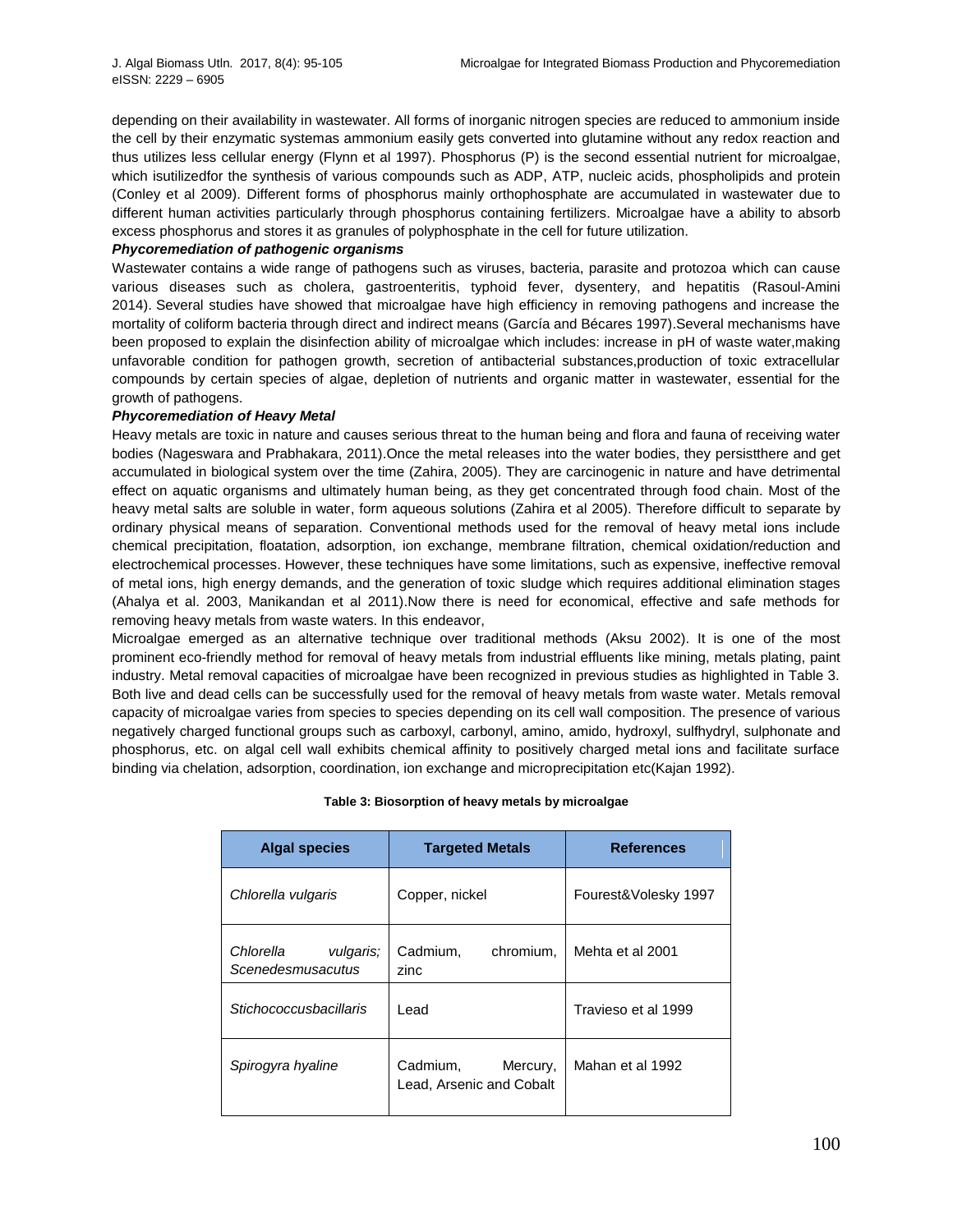| Cladophorafracta                                                | 97-99%<br>of<br>removal<br>cadmium,<br>copper,<br>mercury | Kumar & Oammen 2012            |
|-----------------------------------------------------------------|-----------------------------------------------------------|--------------------------------|
| Chlamydomonusreinhar<br>tii;<br>Selenestrumcapricornut<br>иm    | Chromium,<br>copper, silver                               | Deng et al2007                 |
| Spirogyra hyline                                                | Cadmium,<br>lead,<br>zinc,<br>copper, nickel              | Elmahadi&<br>Greenway,<br>1991 |
| Spirogyra condensates<br>and<br>Rchizocloniumhieroglyp<br>hicum | Chromium                                                  | Gupta & Rastogi, 1992          |
| Chlorella emersonii                                             | Mercury                                                   | Onyancha et al2008             |
| Chlorella sorokiniana                                           | Cadmium, Chromium,<br>lead, nickel                        | Wilkinson et al 1990           |
| Chlamydomonasreinhar<br>dtii                                    | Cadmium, lead, mercury                                    | Akhtar et al 2003              |

## **Challenges and strategies**

Previous extensive work has been strongly proven that microalgae are economic, efficient and sustainable way to treat wastewater. It has a considerable potential to remove significant amount of inorganic nutrients, heavy metal, pathogenic organism, chemical toxins and sequestrate atmospheric Co<sub>2</sub>. However, there is need to improve the technology for large scalewastewater treatment such as nitrogen uptake could be increased if the microalgaewere preconditioned by starvation , concentrated algal cultures were used to decrease the land and space requirements. Primary strategies of microalgal waste water treatment is the selection of ideal algal strain and improvement algal strain improvement by various methodologies such as lipidomics, genomics, proteomics and metabolomics to maximize the use of waste water for higher biomass productivity. Furthermore, it is recommended that a biorefinery based production strategy is the best solution to combine and integrate various processes to maximize economic and environmental benefits, while minimizing waste and pollution (Briens et al 2008; Singh 2010). In biorefinery approach all the components of the biomass raw material are used to produce useful products. Despite, the salient drawbacks in utilization microbial biomass is its harvesting. Harvesting is one of the most challenging processes in integrated microalgae wastewater treatment because of its small size, high dilution rate, and electronegative cell surface charge.Harvesting is a process of separating the algae from water, accounting for 30% of total microalgae biomass production cost (Wiley et al, 2009).Many processes practiced for harvesting microalgae includes sand filtration, highspeed centrifugation, electrocoagulation and flocculation (Akhtar et al 2004; Mallick 2002). Although they have limitation of high cost, long processing time, high energy need and low recovery. A biological method bioflocculation which is an innovative dewatering method has been proposed. These processes haveseveral advantages over their free-cell counterparts including high biosorption capacity, occupy less space, are easier to handle, and can be used repeatedly for product generation(Akhtar et al 2004; Mallick 2002).In addition, immobilized cells are resistant to harsh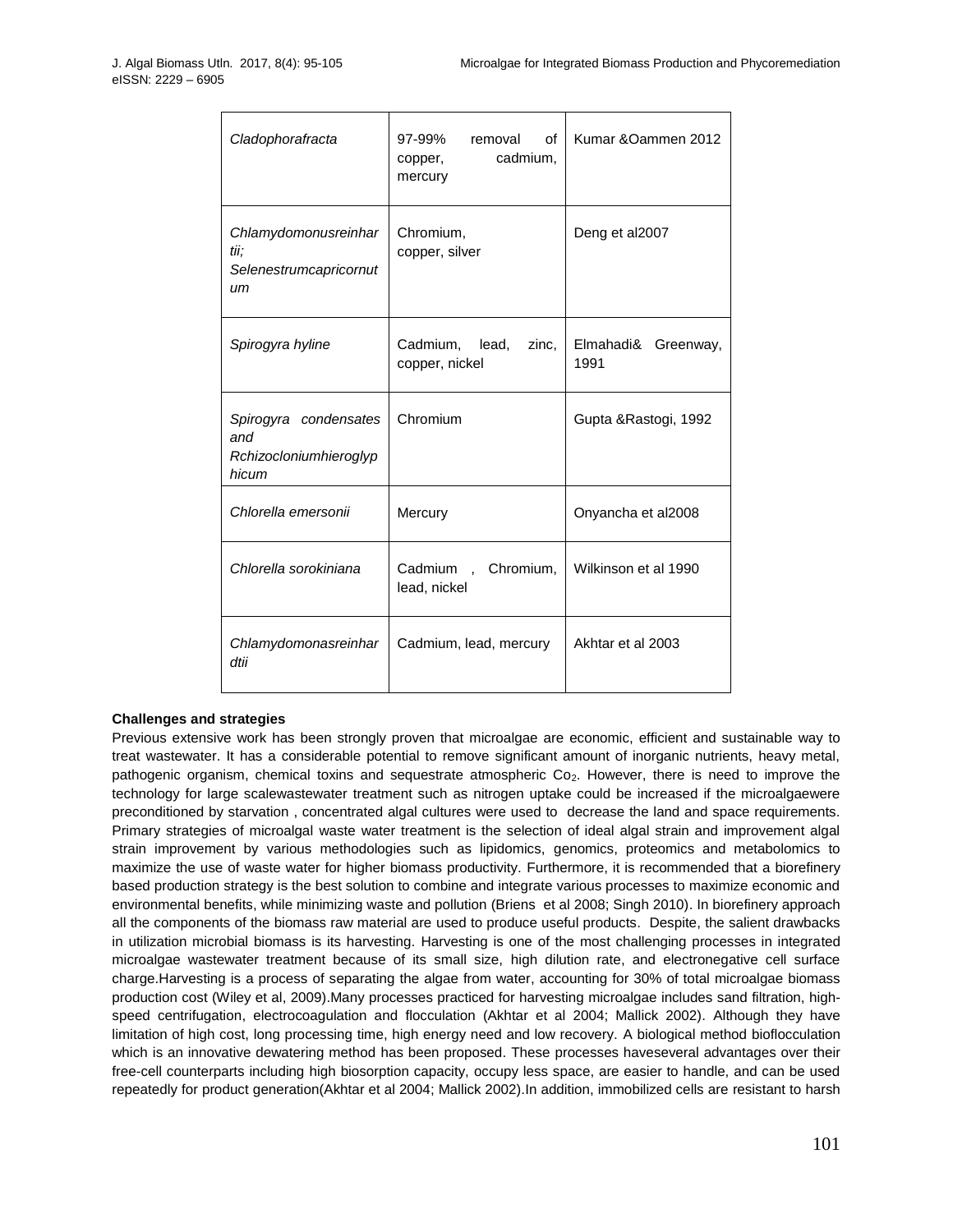environments such as pH, salinity and metal toxicity; recoveringthe cells in a less-destructive way (Hall-Stoodley et al2004; Liu et al 2009).However, any single method has not been proven best for harvesting microalgae..

## **Conclusion**

Algal based wastewater treatment is a viable alternate technology for treating wastewater in an economical and sustainable way over conventional treatment processes. Using microalgae in wastewater treatment can greatly improve the treatment process through reducing the pollutant concentrations, pathogenic organism,biological oxygen demand(BOD), CO<sub>2</sub>, emission, and reducing aeration requirement. Furthermore, microalgae have the potential touse wastewaterfor the growth of its biomass having numerous benefits such as animal feed, fertilizer, production of biofuels and nutraceuticals. Integration of wastewater treatment with generation of microalgal biomass reduces the production cost. Therefore, further investigationsare needed forlarge scale cultivation of microalgae in wastewater, assessment ofenvironmental and safety risk and to explore the use of these microalgae in valuable products.Harvesting is a major hurdle to integrated microalgal wastewater treatment since it is the most costly process in microalgae treatment. Many harvesting methods have been practiced; however, further research is required to develop more economical harvesting methods.With the advantages of low cost raw material and no secondary pollution, algae could be promising for purification of waste water.

#### **References**

- 1. Abdel-Raouf, N., Al-Homaidan A.A., Ibraheem A.A., 2012. Microalgae and wastewater treatment. *Saudi J of Biolog Sci; Vol* 19, pp. 257–275.
- 2. Ahalya, N., Ramachandra, T.V., Kanamadi, R.D., 2003. Biosorption of heavy metals. *Res J Chem Environ*; Vol 7, pp. 71-78.
- 3. Akar, T. and Tunali, S. 2005. Biosorption performance of *Botrytis cinerea* fungal by-products for removal of Cd (II) and Cu(II) ions from aqueous solutions. *Miner. Eng.,Vol* 18, pp.1099-1109.
- 4. Akhtar, N., Iqbal, J., Iqbal, M. 2004. Enhancement of lead(II) biosorption by microalgal biomass immobilized onto loofa (Luffacylindrica) sponge. *Eng Life Sci, Vol*. 4(2):171–178.
- 5. Akhtar, N., Saeed, A., Iqbal, M. 2003. *Chlorella sorokiniana* immobilized on the biomatrix of vegetable sponge of Luffacylindrica: a new system to remove cadmium from contaminated aqueous medium. *Bioresour Technol; Vol* 88(2), pp.163–165.
- 6. Aksu, Z. 2002. Determination of the equilibrium, kinetic and thermodynamic parameters of the batch biosorption of nickel (II) ions onto *Chlorella vulgaris*. *Process Biochem, Vol* 38, pp.89–99.
- 7. Aslan, S. 2006. Batch kinetics of nitrogen and phosphorus removal from synthetic wastewater by algae. *Ecol Eng; Vol* 28, pp.64–70.
- 8. Batista, A.P., Ambrosano, L., Graca, S., Sousa, C., Marques, P. A. and Ribeiro, B. 2015. Combining urban wastewater treatment with biohydrogen production—An integrated microalgae-based approach. *Bioresour Techn; Vol* 184, pp. 230–235.
- 9. Bayramoğlu, G., Tuzun, I., Celik, G., Yilmaz, M. and Arica, M.Y. 2006. Biosorption of mercury (II), cadmium(II) and lead(II) ions from aqueous system by microalgae *Chlamydomonas reinhardtii* immobilized in alginate beads. *Int J Miner Process; Vol* 81(1), pp.35–43.
- 10. Bich, N.N., Yaziz, M.I., Bakti, N.A. 1999. Combination of *Chlorella vulgaris* and *Eichhorniacrassipes* for Wastewater Nutrient Removal. *Water Res; Vol* 33(10):2357-2362.
- 11. Briens, C., Piskorz, J., Berruti, F. 2008. Biomass valorization for fuel and chemicals production a review. *Int J Chem React Eng; Vol* 6, pp.1–49.
- 12. Cai, T., Park, S.Y., and Li, Y. 2013. Nutrient recovery from wastewater streams by microalgae: Status and prospects. *Renew and Sust Ener Rev; Vol* 19, pp.360–369.
- 13. Carey, R.O. and Migliaccio, K.W. 2009. Contribution of wastewater treatment plant effluents to nutrient dynamics in aquatic systems: A review. *Environ Manag, Vol* .44, pp.205-217.
- 14. Carlsson, A.S., Clayton, D., Moeller, R. and Van-Beilen, J.B. 2007. Micro- and macroalgae: Utility for industrial applications. EPOBIO project: Newbury, UK.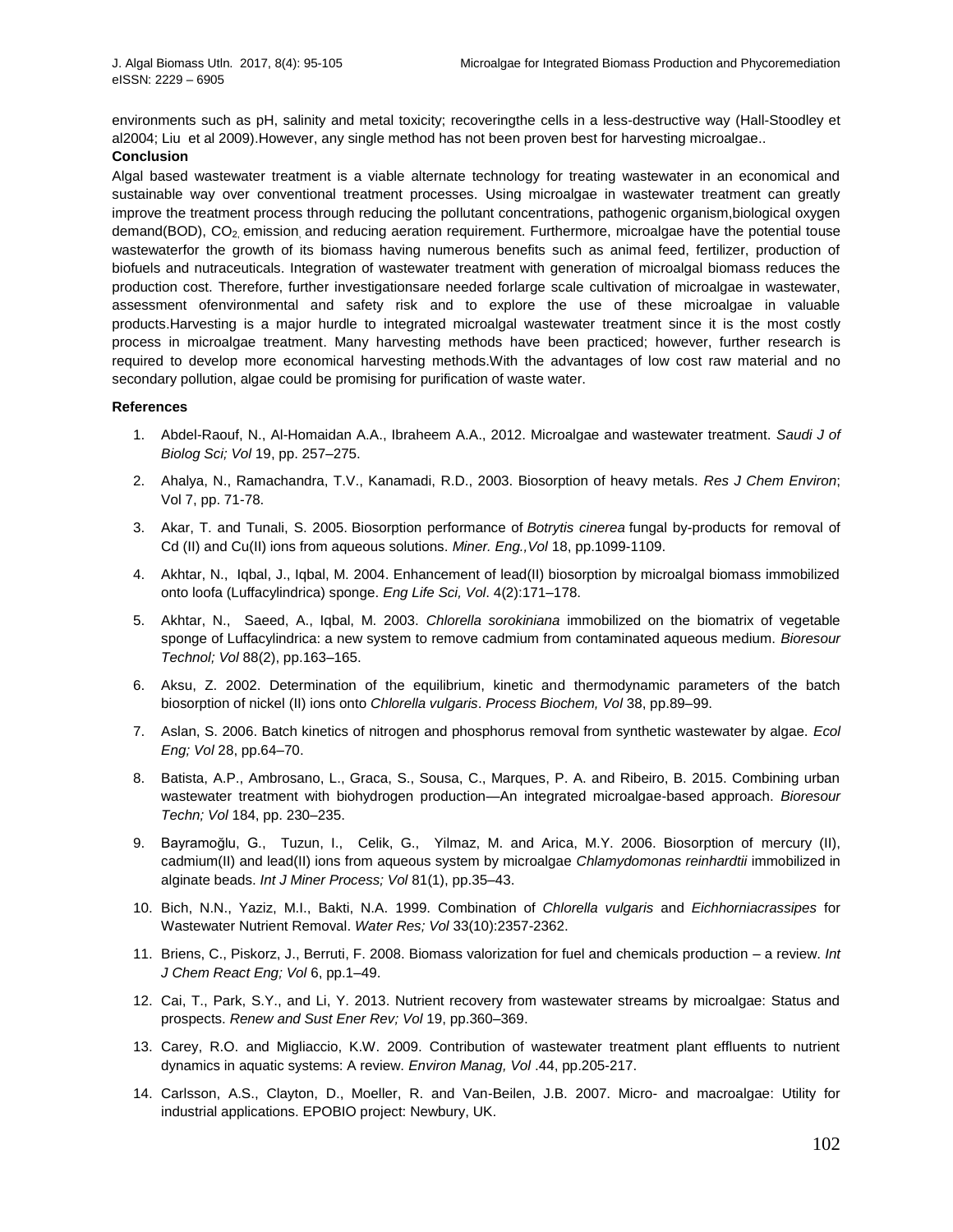- 15. Chinnasamy, S., Bhatnagar, A., Hunt, R.W., Das, K.C. 2010. Microalgae cultivation in a wastewater dominated by carpet mill effluents for biofuel applications. *Bioresour Technol; Vol* 101, pp.3097–105.
- 16. Conley, D.J., Paerl, H.W., Howarth, R.W., Boesch, D.F., Seitzinger, S.P., Karl, E., Lancelot, C., Gene, E. 2009. Controlling eutrophication: nitrogen and phosphorus. *Sci; Vol* 123, pp.1014-5.
- 17. Craggs, R., Park, J., Heubeck, S., Sutherland, D. 2014. High rate algal pond systems for low-energy wastewater treatment, nutrient recovery and energy production. *NZ J Bot; Vol* 52, pp.60–73.
- 18. Davies-Colley, R.J. 2005. Pond disinfection, In: Shilton A (ed) Pond treatment technology. IWA scientific and technical report series, IWA, London, pp.100–136.
- 19. Deng, L., Zhu X., Wang, X., Yingying Su and Huasu2007. Biosorption of copper (II) from aqueous solutions by green alga *Cladophora fascicularis*. *Biodegradation; Vol* 18, pp. 393-402.
- 20. Dwivedi S. 2012. Bioremediation of Heavy Metal by Algae: Current and Future Perspective, *J of Adv Lab Res in Biology; Vol* 3(3),pp. 45-48.
- 21. Elmahadi, H.A.M. and Greenway, G.M. 1991. Immobilized alga as a reagent for preconcentration in trace element atomic absorption spectrometry. *J Anal Atom Spectrom; Vol* 6(8), pp. 643–646.
- 22. Flynn, K.J., Fasham, M.J.R., Hipkin, C.R. 1997. Modelling the interactions between ammonium and nitrate uptake in marine phytoplankton. *Philosophical Transactions. Biolog Sci; Vol*352, pp.1625–1645.
- 23. Fourest, E. and Volesky, B. 1997. Alginate properties and heavy metal biosorption by marine algae. *Appl Biochem and Biotechnol; Vol* 67, pp. 215–226.
- 24. García, M. and Bécares, E. 1997. Bacterial removal in three pilot-scale wastewater treatment systems for rural areas. *Water Sci Technol; Vol* 35, pp.197–200.
- 25. Graham, L., Graham, J. and Wilcox L, Algae, 2nd Edition. Benjamin Cummings (Pearson), San Francisco, 2009.
- 26. Green FB, Bernstone L, Lundquist TJ, Muir J, Tresan RB, Oswald WJ. Methane Fermentation, Submerged Gas Collection, and the Fate of Carbon in Advanced Integrated Wastewater Pond Systems," *Water Sci. Technol*., 1995; 31 (12):55-65.
- 27. Grönlund E, Fröling M 2014.. Wastewater Treatment and Recycling with Microalgae in Cold Climat. 20th International Sustainable Development Research Conference, Trondheim.
- 28. Guieysse, B., Borde, X., Munoz, R., Hatti-Kaul, R., Nugier, C. and Chauvin, C. 2011. Influence of the initial composition of algal bacterial microcosms on the degradation of salicylate in fed batch culture", *Biotechnol Letters; Vol* 24, pp. 531-538.
- 29. Gupta, V.K. andRastogi, A. 1992. Biosorption of Lead from aqueous solutions by green algae *Spirogyra*  species: Kinetics and equilibrium studies. *J of Haz Mat; Vol*152(1), pp. 407–414.
- 30. Hall-Stoodley, L., Costerton, J.W., Stoodley, P. 2004. Bacterial biofilms: from the natural environment to infectious diseases. *Nat Rev Micro; Vol* 2(2), pp.95–108.
- 31. Hameed., M.SA. 2007. Effect of algal density in bead, bead size and bead concentrations on wastewater nutrient removal. *Afr J Biotechnol; Vol* 6, pp.1185–91.
- 32. Han, X., Wong, Y.S., Wong, M.H. and Tam, N.F.Y. 2007. Biosorption and bioremedation of Cr (VI) by a microalgal isolate *Chlorella miniata. J. Hazard. Mater; Vol* 146, pp. 65–72.
- 33. Hernandez, J.P., De-Bashan, L.E., Bashan, Y. 2006. Starvation enhances phosphorus removal from wastewater by the microalga *Chlorella, spp*. co-immobilized with *Azospirillum brasilense*. *Enzyme Microb Technol; Vol* 38, pp.190–8.
- 34. Hongyang, S., Yalei, Z., Chunmin, Z., Xuefei, Z., Jinpeng, L. 2011. Cultivation of *Chlorella pyrenoidosa* in soybean processing wastewater. *Bioresour Techn.; Vol* 102(21), pp.9884-90.
- 35. [http://www.thepoultrysite.com/articles/3009/microalgae-utilisation-in-wastewater-treatment,](http://www.thepoultrysite.com/articles/3009/microalgae-utilisation-in-wastewater-treatment) 2013.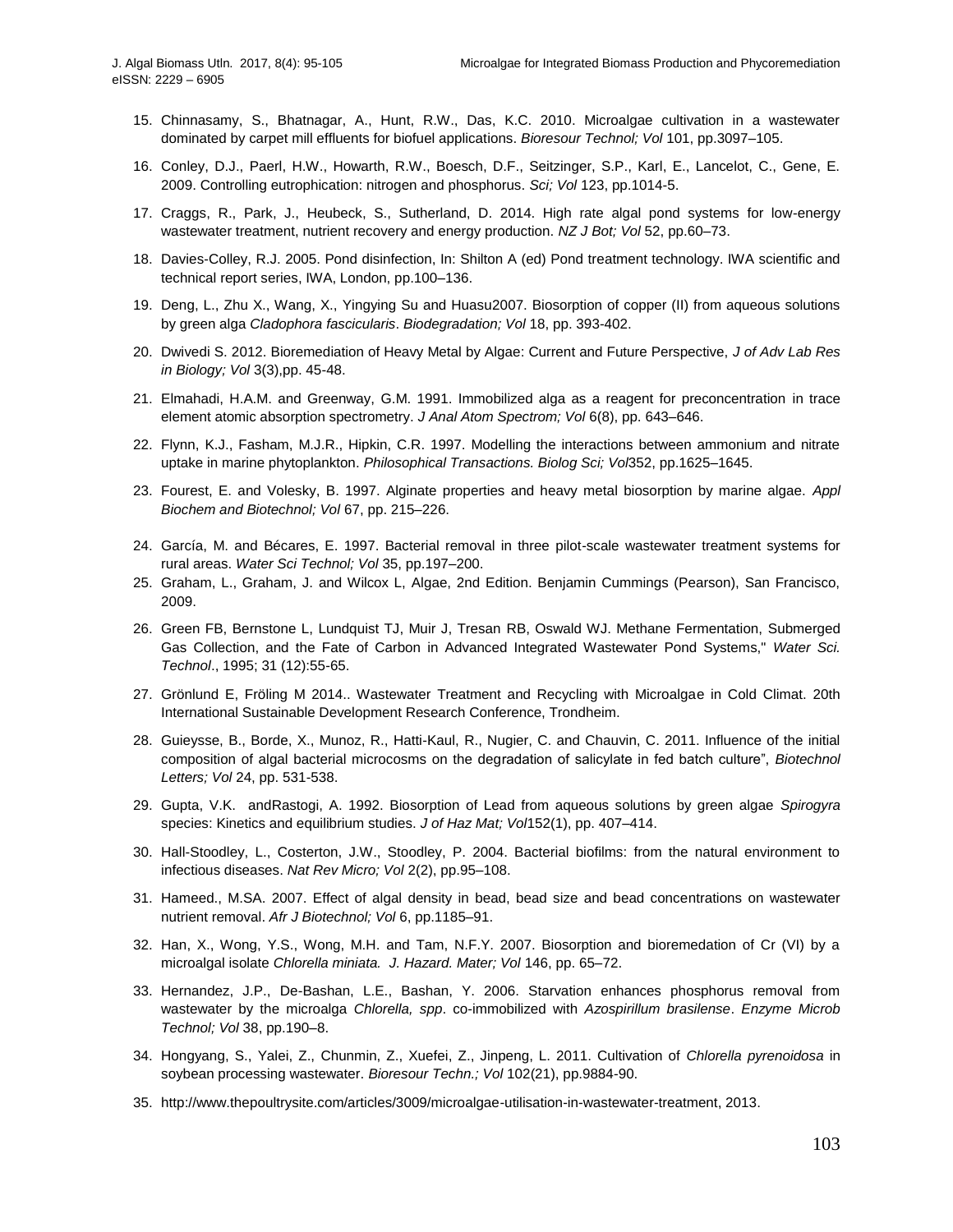- 36. Iqbal, M. and Edyvean, R.G.J. 2004. Biosorption of lead, copper and zinc ions on loof a sponge immobilized biomass of *Phanerochaete chrysosporium*. *Miner Eng., Vol* 144, pp.181–187.
- 37. John J. 2000. A self-sustainable remediation system for acidic mine voids. In: 4<sup>th</sup> International conference of diffuse pollution, pp. 506–11.
- 38. Kajan M, Lívanský K, Bínová J, Fišer L, Novotný P 1992. Productivity, heavy metal content and commensalism bacteria of the alga *Scenedesmus obliquus* in outdoor mass cultures grown with various nitrogen sources. Algological Studies/ArchivfürHydrobiologie, Supplement Volumes, pp. 93-104.
- 39. Kang, C.D., An, J.Y., Park, T.H. and Sim, S.J. 2006. Astaxanthin biosynthesis from simultaneous N and P uptake by the green alga *Haematococcus pluvialis* in primary-treated wastewater. *Biochem Eng J; Vol* 31(3), pp. 234–238.
- 40. Kawamura, S. 2000. Integrated design and operation of water treatment facilities. John Wiley & Sons.
- 41. Kong, Q., Li, L., Martinez, B., Chen, P. and Ruan, R. 2010. Culture of microalgae Chlamydomonasreinhardtii in wastewater for biomass feedstock production. *Appl Biochem Biotechnol; Vol* 160, pp.9–18.
- 42. Kumar, J.I. and Oammen, C. 2012. Removal of Heavy Metals by Biosorption using freshwater alga *Spirogyra hyaline. J. Environ Biol; Vol* 33(1), pp. 27-31.
- 43. Lebeau, T, and Robert, J.M. 2003. Diatom cultivation and biotechnologically relevant products. II. Current and putative products. *Appl Microbiol Biotechnol; Vol* 60, pp.624–32.
- 44. Lim, S., Chu, W., Phang, S. 2010. Use of *Chlorella vulgaris* for bioremediation of textile wastewater, *J. Bioresour. Technol; Vol* 10, pp.7314–7322.
- 45. Liu,Y., Rafailovich, M.H., Malal, R., Cohn, D. and Chidambaram, D. 2009. Engineering of bio-hybrid materials by electro-spinning polymer-microbe fibers. *Proc Natl Acad Sci USA; Vol* 106(34), pp.14201– 14206.
- 46. Mahan, C.A., Holcombe, J.A. 1992. Immobilization of algae cells on silica gel and their characterization for trace metal preconcentration. *Anal Chem*; *Vol* 64(17), pp.1933–1939.
- 47. Maier, R.M., Pepper, I.L. and Gerba, C.P. 2000. Environ microbiol. Academic Press.
- 48. Mallick, N. 2002. Biotechnological potential of immobilized algae for wastewater N, P and metal removal: a review. *Biometals; Vol* 15 (4), pp. 377-390.
- 49. Manikandan, N., Prasath, C.S. and Prakash, S. 2011. Biosorption of uranium and thorium by Marine micro algae; *IJMS; Vol* 40(1), pp.121-124.
- 50. Mata T, Martins A and Caetano, N. 2010. Microalgae for biodiesel production and other applications: A review. Renew and Sust Ener Rev; Vol14, pp.217-232.
- 51. Mehta, S.K. and Gaur, J.P. 2001. Removal of Ni and Cu from single and binary metal solutions by free and immobilized *Chlorella vulgaris*". *Eur J Protistol; Vol* 37(3), pp. 261–271.
- 52. Metcalf, Eddy, Burton, F.L., Stensel, H.D. and Tchobanoglous, G. 2003. Wastewater engineering: treatment and reuse. McGraw Hill.
- 53. Moreno-Garrido, I. 2008. Microalgae immobilization: current techniques and uses. *Bioresource Technol; Vol* 99, pp.3949–64.
- 54. Mulbry, W., Kondrad, S., Pizarro, C., Kebede-Westhead, E. 2008. Treatment of dairy manure effluent using freshwater algae: algal productivity and recovery of manure nutrients using pilot-scale algal turf scrubbers. *Bioresource Technol; Vol* 99, pp.8137–42.
- 55. Munoz, R. and Guieysse, B. 2006. Algal-bacterial processes for the treatment of hazardous contaminants: A review. *Water Research; Vol*.40,pp. 2799–2815.
- 56. Nageswara R. and Prabhakara G. 2011. Removal of Heavy Metals By Biosorption–An Overall Review. *J of Engineering Res; Vol* 2(4), pp. 17-22.
- 57. Nurdogan, Y. and Oswald, W.J. 1996. Tube settling of high-rate pond algae. *Water Sci and Techn; Vol* 33(7), pp.229-41.